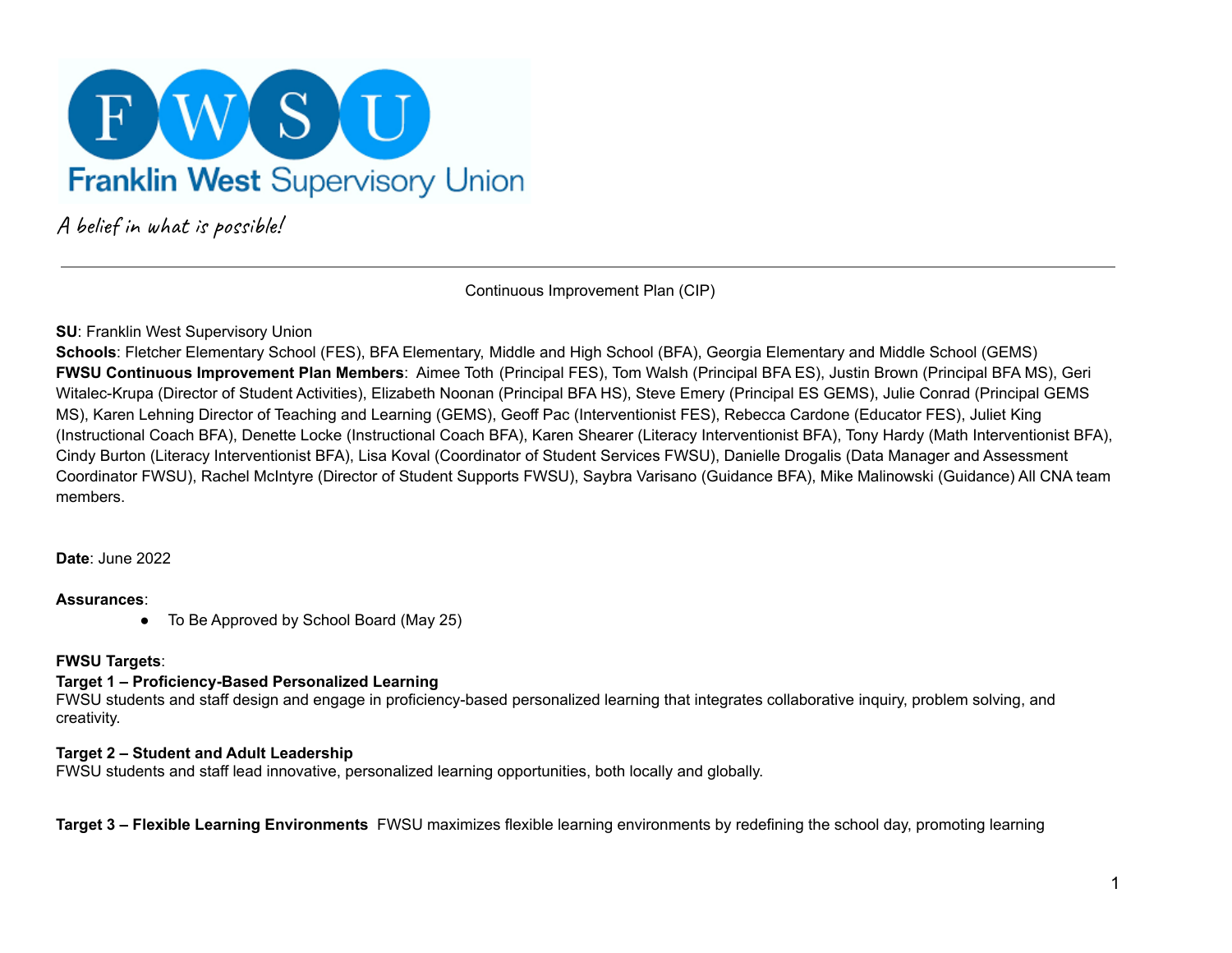

experiences that extend beyond the classroom, and fostering creativity, innovation, and personalized learning opportunities for all.

### **Target 4 – Engaged Community Partners**

FWSU staff and students engage in authentic learning opportunities with local, regional, state, and global partners to make a difference in their community, state, and world

Goals:

| <b>Required</b><br>Component                 | <b>Prioritized SU/SD Goal</b>                                                                                                                                                                                                                                                                                                                                                                                                                                                                                                                                                                                                       | <b>Prioritized Strategies</b>                                                                                                                                                                                                                                                                                                                                                                                                                                                             | <b>Measures</b>                                                                                                                                                                                                                                                                                                                                                                                                                                                     | Human, material, and fiscal<br>resources supporting<br>implementation                                                                                                                                                                                                                                                                                                                  |
|----------------------------------------------|-------------------------------------------------------------------------------------------------------------------------------------------------------------------------------------------------------------------------------------------------------------------------------------------------------------------------------------------------------------------------------------------------------------------------------------------------------------------------------------------------------------------------------------------------------------------------------------------------------------------------------------|-------------------------------------------------------------------------------------------------------------------------------------------------------------------------------------------------------------------------------------------------------------------------------------------------------------------------------------------------------------------------------------------------------------------------------------------------------------------------------------------|---------------------------------------------------------------------------------------------------------------------------------------------------------------------------------------------------------------------------------------------------------------------------------------------------------------------------------------------------------------------------------------------------------------------------------------------------------------------|----------------------------------------------------------------------------------------------------------------------------------------------------------------------------------------------------------------------------------------------------------------------------------------------------------------------------------------------------------------------------------------|
|                                              |                                                                                                                                                                                                                                                                                                                                                                                                                                                                                                                                                                                                                                     |                                                                                                                                                                                                                                                                                                                                                                                                                                                                                           |                                                                                                                                                                                                                                                                                                                                                                                                                                                                     |                                                                                                                                                                                                                                                                                                                                                                                        |
| Safe and<br><b>Healthy</b><br><b>Schools</b> | <b>Enhance our Social Emotional</b><br>practices by identifying<br>common skills and strategies,<br>district-wide, to support all<br>learners, especially students in<br>poverty (FRL), English<br>Language Learners (EL) and<br>students with the need for<br>individualized education plans<br>(IEPs).<br>Help students and<br>L<br>teachers to identify a<br>common and understood<br>language and practice for<br>self regulation strategies<br>Focus on engagement<br>$\blacksquare$<br>during primary instruction<br>using the Universal<br>Design for Learning<br>Framework so all<br>students can access their<br>learning. | <b>Identify PBIS</b><br>Coordinators in each<br>elementary school and<br>or middle school if<br>appropriate (BEST, 230<br>Grant)<br>Hire a Board Certified<br><b>Behavioral Analyst to</b><br>support our most in<br>need students,<br>behavioral staff,<br>classroom teachers,<br>paraprofessionals, and<br>administration (ESSER<br>$III$ ).<br>Support teachers with<br>explicit instruction of<br><b>SEL skills</b><br>Offer ongoing<br>professional<br>development to<br>enhance the | Behavioral data improves<br>SWIS, planning room<br>referrals.<br>Improvement in our<br><b>DESSA (Universal SEL</b><br>Screener) Data<br>Fidelity to PBIS and<br>Restorative Practices in<br>walkthrough data.<br>Improvements to the<br><b>Tiered Fidelity Inventory</b><br>(TFI) PBIS<br>Improvements to the Self<br><b>Assessment Survey</b><br>(SAS)<br>Improvements to the<br>PBIS Climate Survey.<br>Greater resources to<br>support families and<br>students. | PBIS Coordinators (BEST,<br>ACT 230 Grant) at the<br>school level<br><b>Board Certified Behavioral</b><br>Analyst (ESSER III) at the<br><b>District level</b><br>Professional Development<br>for SEL, PBIS, and UDL<br>(BEST, ACT 230, Title IV,<br>ESSER, Local)<br>SEL Resources for<br>educators, students, and<br>families.<br><b>DESSA - SEL Universal</b><br>Screener (ESSER II) |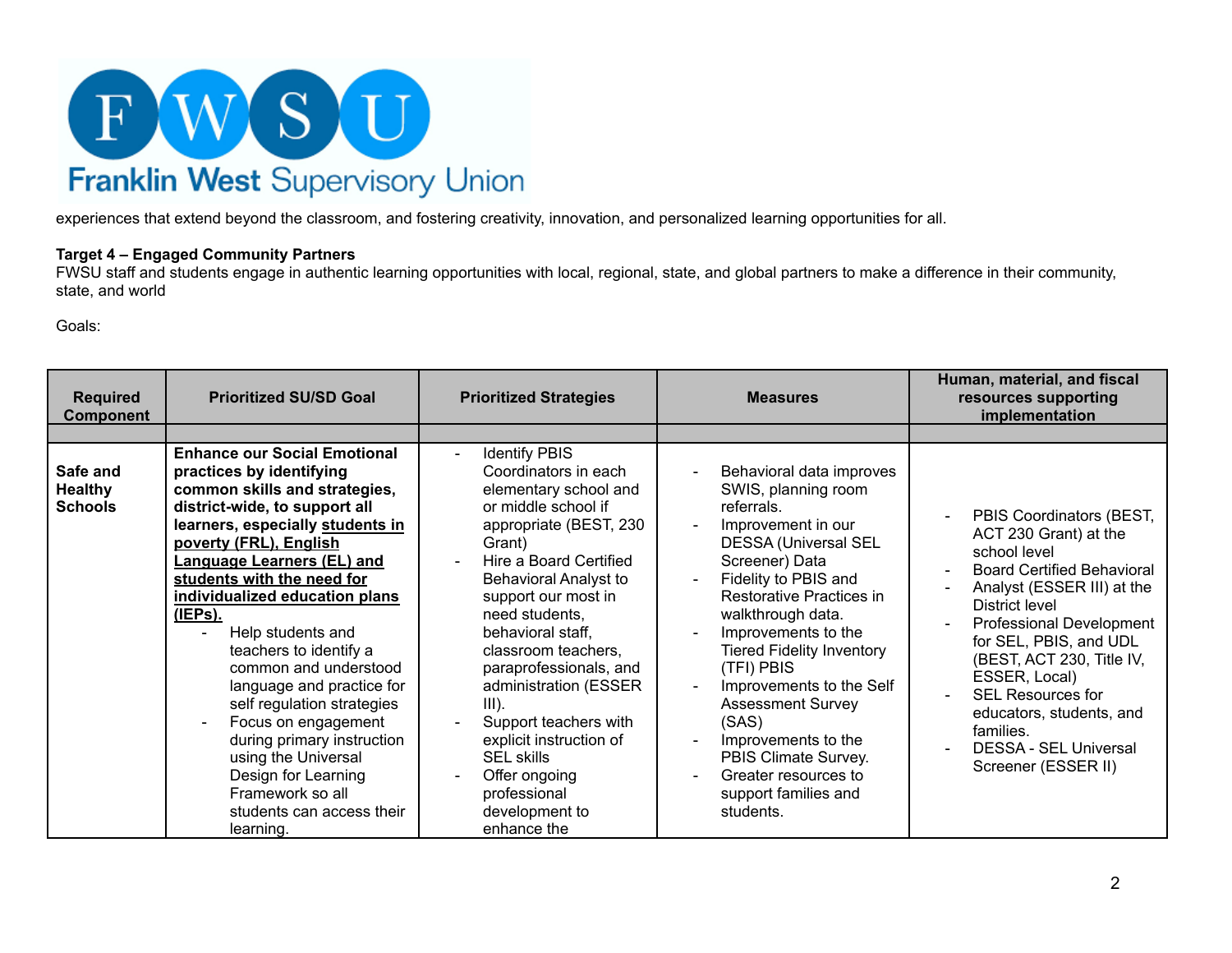

# Franklin West Supervisory Union

| Gather PBIS teams (or<br>restorative teams) across<br>schools.                                                                                                                                                                                                                                                                                                                                                                                                                                                                                                                                                                                                             | professional learning<br>for all educators.                                                                                                                                                                                                                                                                                                                                                                                                                                                                                                                                                                                                                                                                                                                            |                                                                                                                                                                                                                                                                                                                                                                                                                                                                                                                                                                                                                                                                |                                                                                                                                                                                                                                                                                                                                                                                                                                                                       |
|----------------------------------------------------------------------------------------------------------------------------------------------------------------------------------------------------------------------------------------------------------------------------------------------------------------------------------------------------------------------------------------------------------------------------------------------------------------------------------------------------------------------------------------------------------------------------------------------------------------------------------------------------------------------------|------------------------------------------------------------------------------------------------------------------------------------------------------------------------------------------------------------------------------------------------------------------------------------------------------------------------------------------------------------------------------------------------------------------------------------------------------------------------------------------------------------------------------------------------------------------------------------------------------------------------------------------------------------------------------------------------------------------------------------------------------------------------|----------------------------------------------------------------------------------------------------------------------------------------------------------------------------------------------------------------------------------------------------------------------------------------------------------------------------------------------------------------------------------------------------------------------------------------------------------------------------------------------------------------------------------------------------------------------------------------------------------------------------------------------------------------|-----------------------------------------------------------------------------------------------------------------------------------------------------------------------------------------------------------------------------------------------------------------------------------------------------------------------------------------------------------------------------------------------------------------------------------------------------------------------|
| <b>Required</b><br><b>Prioritized SU/SD Goal</b><br>Component                                                                                                                                                                                                                                                                                                                                                                                                                                                                                                                                                                                                              | <b>Prioritized Strategies</b>                                                                                                                                                                                                                                                                                                                                                                                                                                                                                                                                                                                                                                                                                                                                          | <b>Measures</b>                                                                                                                                                                                                                                                                                                                                                                                                                                                                                                                                                                                                                                                | Human, material, and fiscal<br>resources supporting<br>implementation                                                                                                                                                                                                                                                                                                                                                                                                 |
| <b>PROFICIENCY BASED,</b><br><b>PERSONALIZED LEARNING</b><br><b>Academic</b><br><b>FWSU creates common</b><br><b>Achievement</b><br>proficiencies, proficiency<br>scales, best first instruction,<br>performance assessments,<br>aligned targeted and intensive<br>interventions and reporting<br>methods for prioritized<br>proficiencies, high-leverage<br>standards, and transferable<br>skills to clarify essential<br>learning goals, and to<br>personalize and improve<br>learning for ALL LEARNERS<br>especially students in poverty<br>(FRL), English Language<br><b>Learners (EL) and students with</b><br>the need for individualized<br>education plans (IEPs). | <b>Curriculum, Instruction and</b><br><b>Assessment</b><br>1) Increase understanding and<br>fidelity to models of high<br>leverage instructional practices<br>and high leverage assessments<br>in core content areas through<br>trainings and embedded PD in<br>the implementation of the<br><b>FWSU UNIVERSAL</b><br>FRAMEWORKS and analysis of<br>DATA from Local Assessment<br>Plan<br>2) Continue training cycle in<br>workshop-based instructional<br>frameworks for all content areas<br>(including secondary<br>Proficiency-based Classroom<br>Framework) to ensure that high<br>quality first instruction is<br>universal and that<br>assessments, including clinical<br>interviews (Tier 3), yield<br>evidence for instructional<br>adjustments, supplemental | Instruction and Assessment<br>Measures<br><b>SBAC ELA and Math</b><br>$\overline{a}$<br><b>Achievement Data</b><br><b>SBAC ELA and Math</b><br><b>Equity Data</b><br><b>Local Assessments that</b><br>reflect focus on claims<br>that indicated low<br>performance in math and<br>ELA (e.g.STAR 360)<br>Baseline measurement of<br><b>Vermont Science</b><br><b>Assessment MTSS</b><br><b>Measures</b><br><b>Instructional Framework</b><br>Fidelity data<br><b>MTSS Implementation</b><br><b>Rubrics</b><br>Percentages of Tier II and<br>III (decreases) Use of<br>Data Measures<br><b>Educlimber Analytics</b><br>Framework for Linking<br>Data with Action | Summer curriculum<br>development opportunities<br>(ESSER III)<br>Ongoing professional<br>development(course work,<br>workshops, conferences)<br>in UDL and research<br>based practices<br>(Consolidated Federal<br>Grants (Title I, Title IIA,<br>Title IV) Local Funds<br>Extended day and school<br>year opportunities for<br>students struggling to<br>attain academic<br>proficiency (Title 1 and<br>IDEA)<br>Early release days and<br>curriculum pull out days. |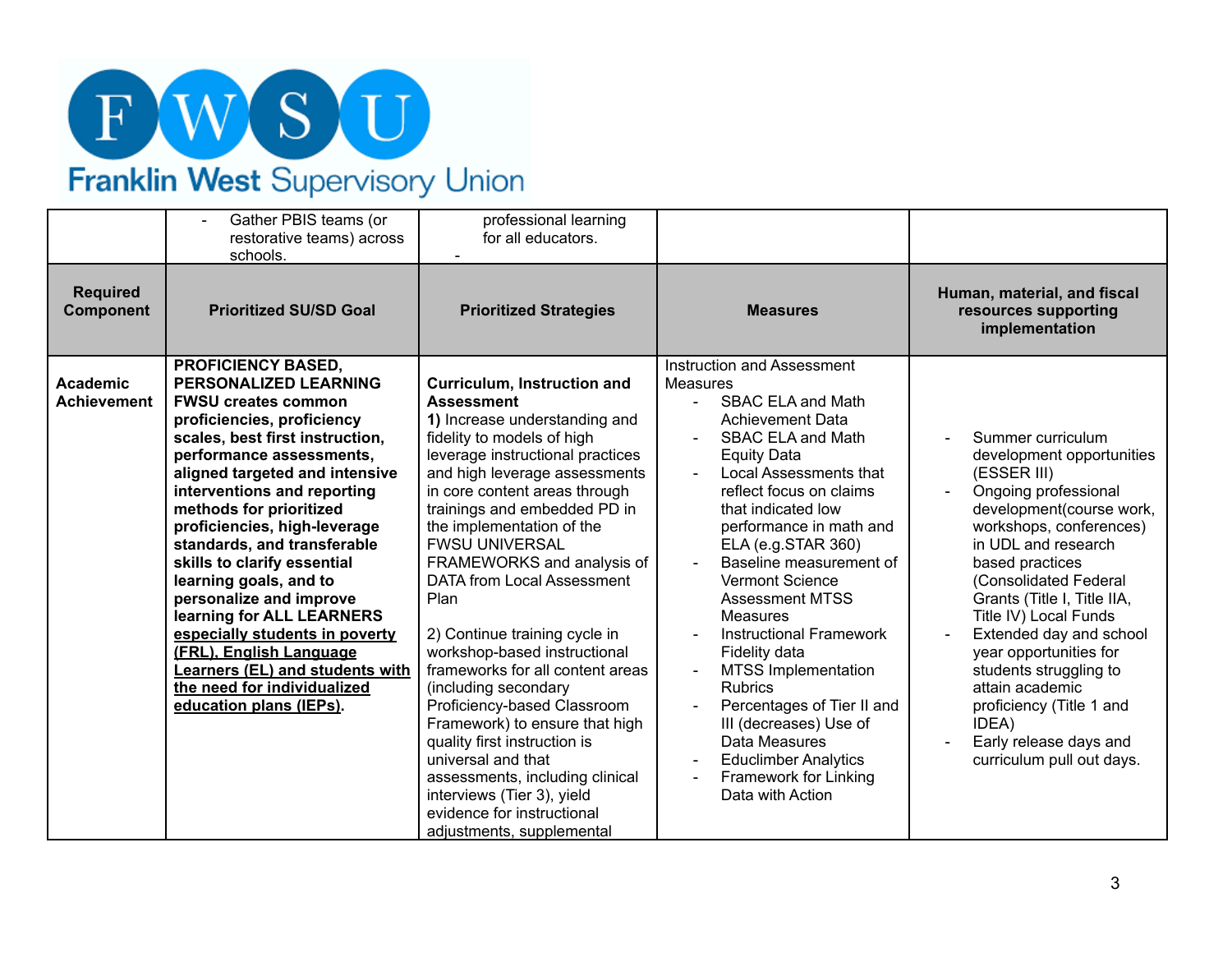# FWSU Franklin West Supervisory Union

|  | supports, and best-fit,<br>evidence-based interventions                                                                                                                                                                                                                                                                                                   |  |
|--|-----------------------------------------------------------------------------------------------------------------------------------------------------------------------------------------------------------------------------------------------------------------------------------------------------------------------------------------------------------|--|
|  | 3) Revise PLPs to reflect Paths<br>to Proficiency that are aligned<br>with articulated<br>proficiency-based progressions<br>and provide greater<br>opportunities for<br>personalization.                                                                                                                                                                  |  |
|  | 4) Continue work on creating<br>common assessment tasks for<br>grade K-8 (the high school<br>developed their common<br>science proficiency tasks in<br>required courses; we share a<br>similar approach in Social<br>Studies using the Inquiry<br>Design Model along with the<br>SDGs, this same professional<br>learning is needed for that<br>content). |  |
|  | 5) Vertically and horizontally<br>aligned prek-12 curriculum in<br>accordance with ACT 173.                                                                                                                                                                                                                                                               |  |
|  | <b>MTSS</b><br>1) Continue training cycle in<br>proficiency-based and high<br>leverage standards, pedagogy,<br>assessment, intervention, and<br>reporting including exhibitions                                                                                                                                                                           |  |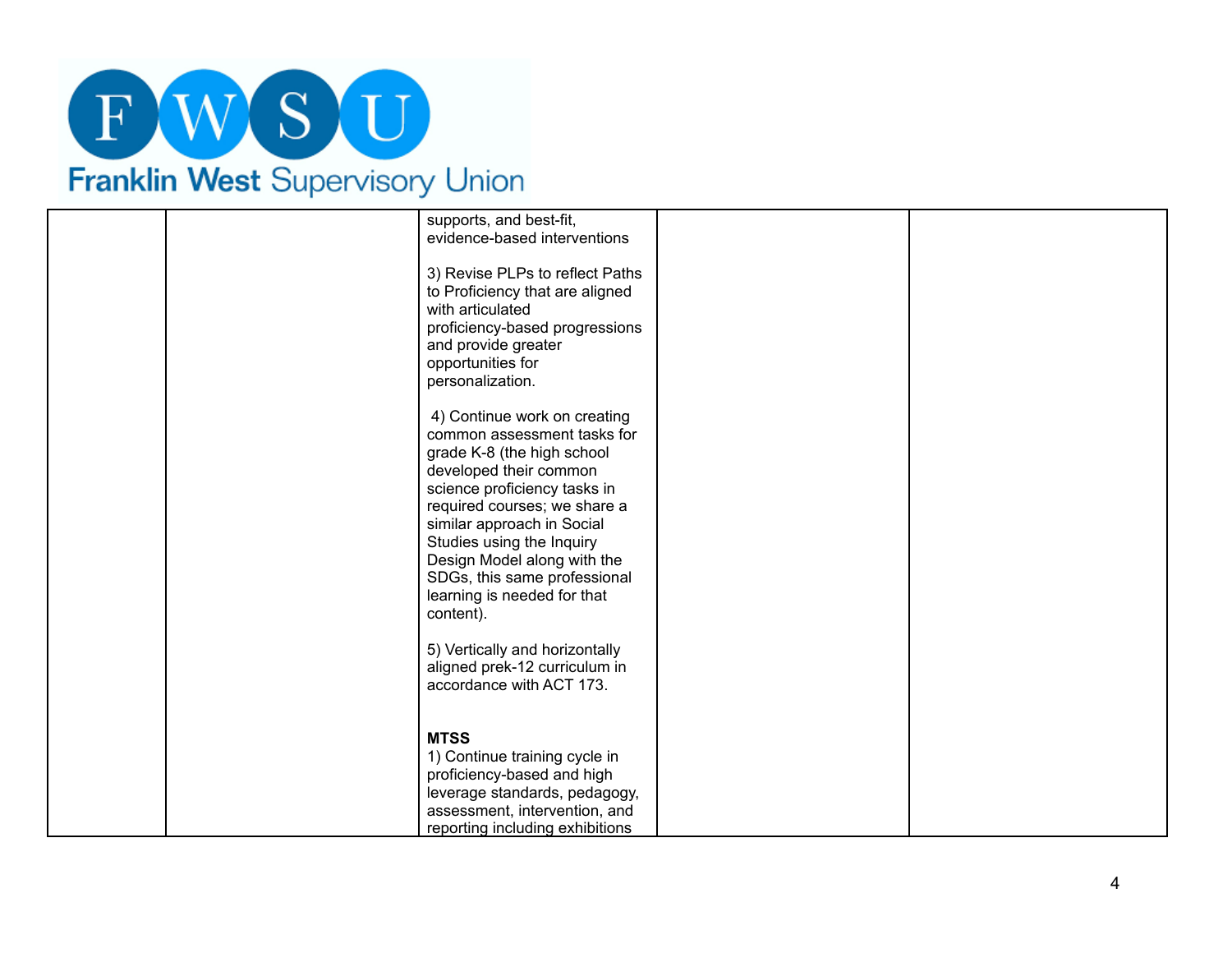

|  | of student learning, in ALL core<br>content areas through a K-12<br>All Learners Project (MTSS),<br>and begin training cycles in<br>Universal Design for Learning<br>(UDL-MTSS) to inform<br>continuous improvement in<br>these areas in alignment with<br>the goals and principles of the<br><b>MTSS Field Guide</b>                                                                      |  |
|--|--------------------------------------------------------------------------------------------------------------------------------------------------------------------------------------------------------------------------------------------------------------------------------------------------------------------------------------------------------------------------------------------|--|
|  | 2) Refine systems to ensure<br>both horizontal and vertical<br>understanding of an effective<br>MTSS framework, which<br>includes effective full<br>implementation of instructional<br>frameworks, use of local<br>assessment system for data<br>analysis, collaborative<br>adjustments to instruction and<br>assessment, and tiered<br>interventions delivered by most<br>qualified staff |  |
|  | <b>Use of Data</b><br>1) Provide training that<br>increases teacher collaboration<br>through capacity-building<br>professional partnerships<br>facilitated by Teacher Leaders<br>and their Principals using<br>Collaborative Inquiry models<br>including but not limited to data<br>analysis and decision-making,                                                                          |  |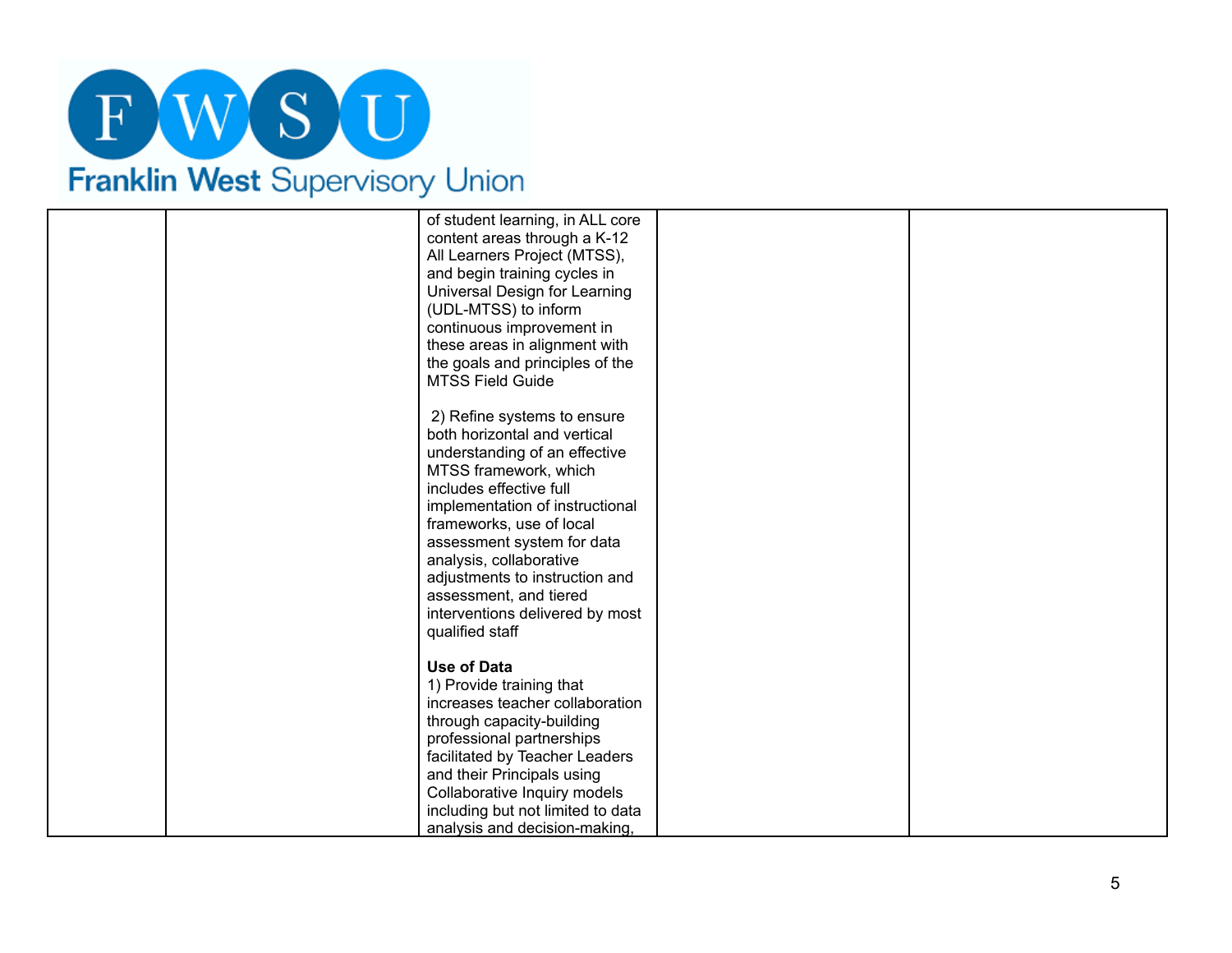

| <b>THAIRMIT VYCSL</b> OUDCLYBOLY OTHOLD |                                                                                                                           |  |
|-----------------------------------------|---------------------------------------------------------------------------------------------------------------------------|--|
|                                         | peer coaching, peer<br>observation, and peer feedback<br>skills Continuous Improvement<br>Plan Page 6 of 15               |  |
|                                         | 2) Develop "roles and<br>responsibilities" organizers for<br>workshop-based instructional<br>frameworks at the Universal, |  |

| Franklin West Supervisory Union |
|---------------------------------|
|---------------------------------|

|  | 2) Develop "roles and<br>responsibilities" organizers for<br>workshop-based instructional<br>frameworks at the Universal,<br>Targeted, and Intensive Levels |  |
|--|-------------------------------------------------------------------------------------------------------------------------------------------------------------|--|
|  | 3) Develop framework for<br>"Linking Data to Action" to<br>support the development of<br>robust Early Warning Systems<br>in each school                     |  |

**If you would like to include goals specific to an individual school, you can create additional rows.**

| <b>FWSU Goal</b> | <b>Prioritized SU/SD Goal</b>                                                                | <b>Prioritized Strategies</b>                                                                                                                                          | <b>Measures</b>                                                                                                                                     | Human, material, and fiscal<br>resources supporting<br>implementation                                                                                                                |
|------------------|----------------------------------------------------------------------------------------------|------------------------------------------------------------------------------------------------------------------------------------------------------------------------|-----------------------------------------------------------------------------------------------------------------------------------------------------|--------------------------------------------------------------------------------------------------------------------------------------------------------------------------------------|
|                  | Increase Administration, Faculty<br>and Staff retention across all three<br>schools in FWSU. | Draft a formal<br>administrative<br>onboarding and<br>mentoring program.<br>Revise the current<br>2)<br>faculty mentoring<br>program to reflect<br>recent feedback and | Increased longevity for<br>administrators<br>Decreased teacher<br>turnover<br>Decreased staff turnover<br>$\qquad \qquad -$<br>Satisfaction surveys | Continue teacher<br>mentoring program (local<br>funds, CFG)<br>Develop Administrative<br>mentoring program (Local<br>funds, CFG)<br>Expend support and<br>mentoring for staff (Local |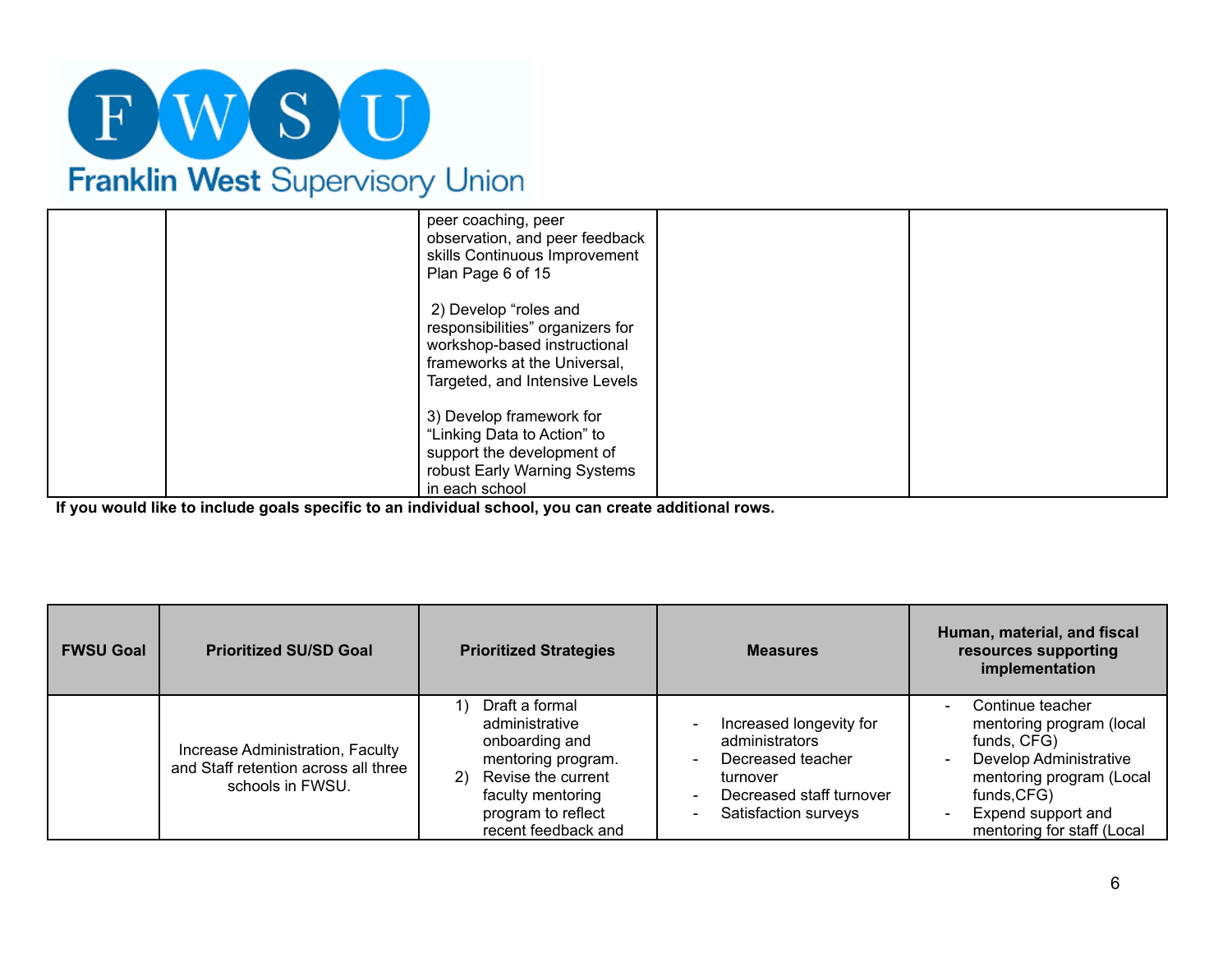

| needs. To include<br>differentiation based on<br>the teaching<br>assignment.<br>3) Provide the opportunity<br>for exit interviews to<br>learn of strengths and<br>undeveloped strengths<br>in our programming and | funds, CFG) |
|-------------------------------------------------------------------------------------------------------------------------------------------------------------------------------------------------------------------|-------------|
| daily operations.<br><b>Expand our current</b><br>4)<br>staff onboarding<br>process and develop a<br>program of support for<br>new staff hires.                                                                   |             |

**Equity Supports** (required if your SU/SD or a specific school is eligible for Equity Supports)

If any schools in your LEA—or the LEA as a whole—are eligible for equity supports, please list which of the goals or strategies above address a reason for the eligibility. If none of the activities address eligibility, please identify a separate goal or strategy for each of the organizations eligible for supports.

| <b>Eligible LEA or</b><br><b>School</b> | <b>Prioritized Goal</b>                                                  | <b>Prioritized Strategies</b>                             | <b>Measures</b> | Human, material and fiscal<br>resources supporting<br>implementation |
|-----------------------------------------|--------------------------------------------------------------------------|-----------------------------------------------------------|-----------------|----------------------------------------------------------------------|
| <b>FWSU</b>                             | <b>Franklin West SU EQ 1 Free</b><br>and Reduced Lunch Students<br>(FRL) | Addressed in Goal 2 Academic<br><b>Achievement</b>        |                 |                                                                      |
| <b>BFA</b>                              | <b>Bellows Free Academy Fairfax</b><br>EQ 1- FRL                         | <b>Addressed in Goal 2 Academic</b><br><b>Achievement</b> |                 |                                                                      |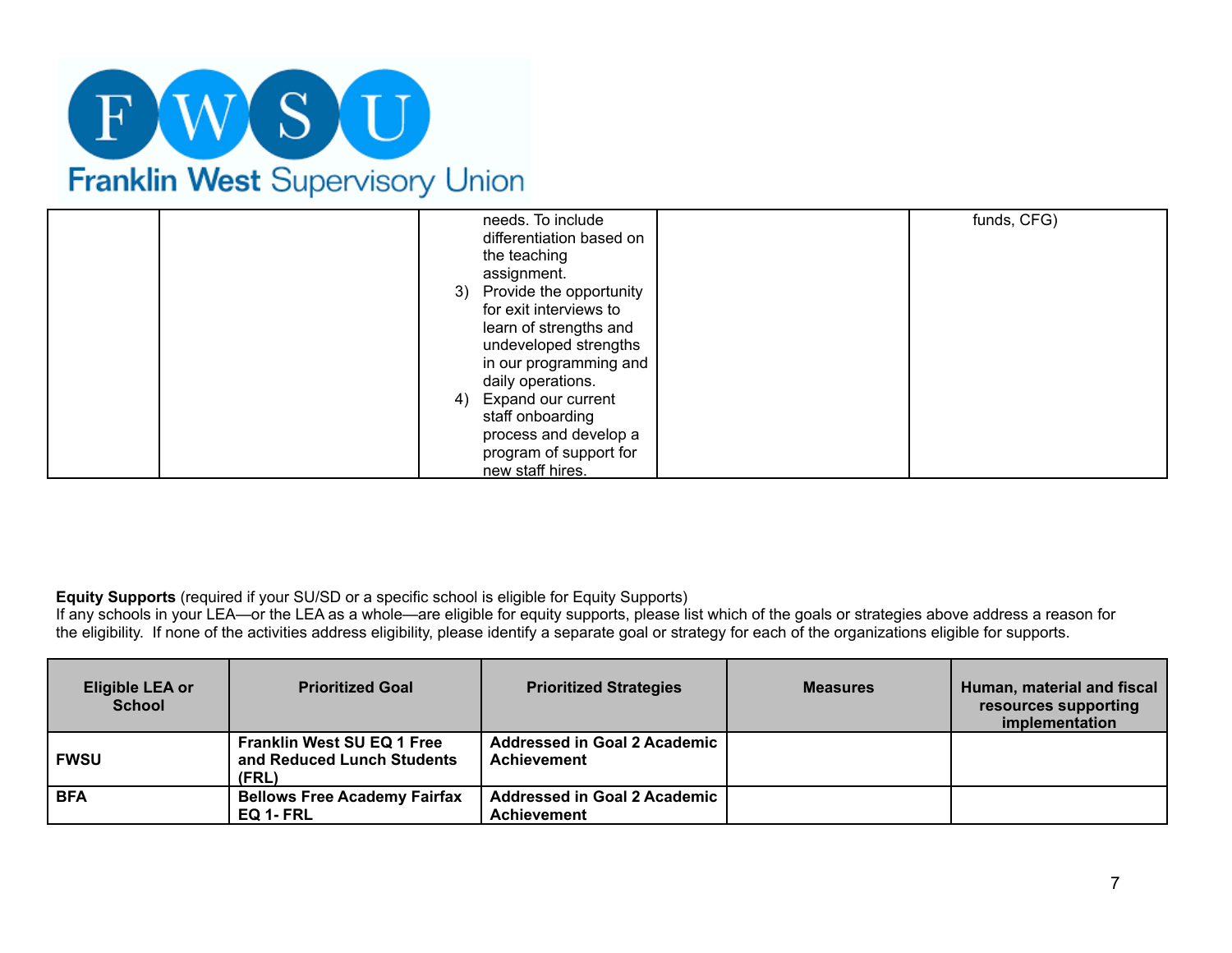

# Franklin West Supervisory Union

| <b>BFA</b>  | <b>Student on IEPs</b>                     | <b>Addressed in Goal 2 Academic</b><br><b>Achievement</b> |  |
|-------------|--------------------------------------------|-----------------------------------------------------------|--|
| <b>GEMS</b> | Georgia Ele/Middle School EQ<br><b>IEP</b> | <b>Addressed in Goal 2 Academic</b><br><b>Achievement</b> |  |

## **Plan Evaluation and Revision**

Describe the process of how you evaluate the implementation of plans and results achieved. How is this information used to revise plans to ensure you are achieving your desired results?

|                                                                                                               | Process of Evaluating the Implementation and Results of your Continuous Improvement Plan                                                                                                                                                                                                                                                                                                                                                                                                                                                                                                         |
|---------------------------------------------------------------------------------------------------------------|--------------------------------------------------------------------------------------------------------------------------------------------------------------------------------------------------------------------------------------------------------------------------------------------------------------------------------------------------------------------------------------------------------------------------------------------------------------------------------------------------------------------------------------------------------------------------------------------------|
| $\bullet$<br>three goals.<br>$\bullet$<br>$\bullet$<br>$\bullet$<br>$\bullet$<br>implementation.<br>$\bullet$ | The Director of Curriculum reports to the school board will provide on-going progress monitoring and updates specific to the<br>The CIP team will meet quarterly to update and revise the CIP plan<br>Early release Wednesday's will focus primarily on Goal 1 and Goal 2.<br>Data teams in each school and grade level will evaluate progress and make adjustments.<br>Admin Leadership team meetings will monitor the coherence of this plan as well as devote time and support to educators for<br>School based leadership team will be quartly to update and review progress and next steps. |